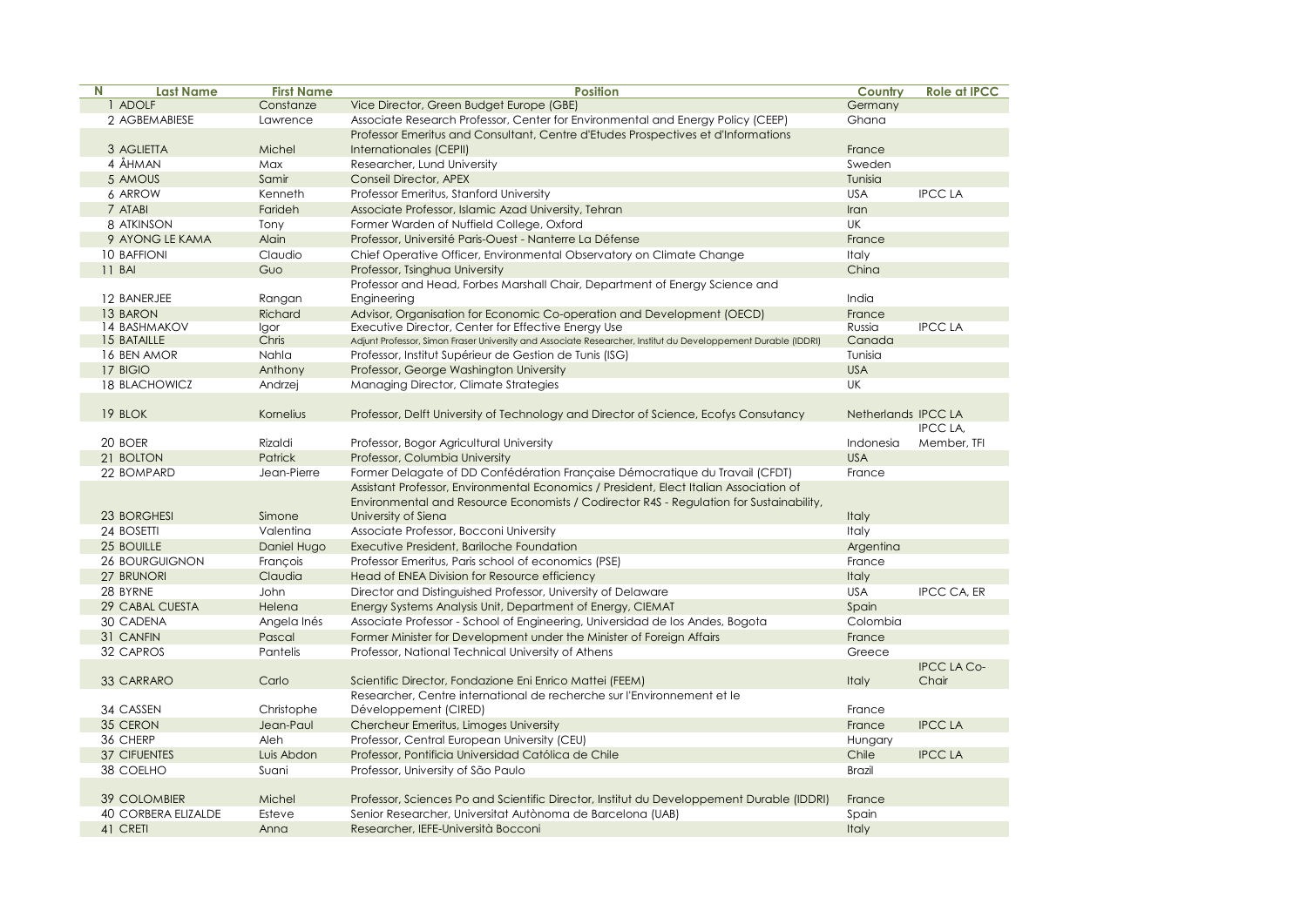| 42 CRIQUI               | Patrick        | Director, Economie du Développement Durable et de l'Energie CNRS-(EDDEN)                                | France               | <b>IPCC LA</b>   |
|-------------------------|----------------|---------------------------------------------------------------------------------------------------------|----------------------|------------------|
|                         |                | Senior Researcher Emeritus, Science Studies, Centre National de la Recherche Scientifique               |                      |                  |
| 43 DAHAN                | Amy            | (CNRS)                                                                                                  | France               |                  |
| 44 DASGUPTA             | <b>Dirpak</b>  | Climate Finance Economist                                                                               | India                |                  |
|                         |                |                                                                                                         |                      |                  |
| <b>45 DAVIDSON</b>      | Ogunlade       | Former Minister of Energy and Water Resources of Sierra Leone                                           | Sierra Leone IPCC LA |                  |
| 46 DE MELO              | Jaime          | Professor Emeritus, University of Geneva                                                                | Switzerland          |                  |
|                         |                |                                                                                                         |                      |                  |
| 47 de VRIES             | <b>Bert</b>    | Former Professor, Universiteit Utrecht                                                                  | <b>Netherlands</b>   |                  |
| 48 DECIAN               | Enrica         | Researcher, Fondazione Eni Enrico Mattei (FEEM)                                                         | <b>Italy</b>         |                  |
|                         |                | Former Deputy General of Rio Earth Summit, Under Secretary General, United Nations                      |                      |                  |
|                         |                | responsible for Commission on Sustainable Development and Secretary General of                          |                      |                  |
| 49 DESAI                | <b>Nitin</b>   | Johannesburg Summit on Sustainable Development                                                          | India                |                  |
| 50 DHAKAL               | Shobhakar      | Professor, Asian Institute of Technology                                                                | Nepal                | <b>IPCC CLA</b>  |
| 51 DHAR                 | Subash         | Senior Economist, UNEP DTU Partnership                                                                  | India                | <b>IPCC CA</b>   |
| 52 DICKO                | Modibo         | Project Director, Intrahealth International                                                             | Senegal              |                  |
|                         |                |                                                                                                         |                      |                  |
|                         |                | Researcher, Centre de coopération International en Recherche Agronomique pour le                        |                      |                  |
| 53 DORIN                | <b>Bruno</b>   | Développement (CIRAD, France) and Centre de Sciences Humaines-Delhi (CHS, India)                        | France               |                  |
|                         |                | Researcher, Centro Clima, Alberto Ruiz Coimbra Institute (COPPE), Universidade Federal                  |                      |                  |
| 54 DUBEUX               | Carolina       | do Rio de Janeiro (UFRJ)                                                                                | <b>Brazil</b>        | <b>IPCC LA</b>   |
| 55 EKINS                | Paul           | Director, UCL Institute for Sustainable Resources (ISR)                                                 | <b>UK</b>            |                  |
|                         |                |                                                                                                         |                      |                  |
| <b>56 EL ANDALOUSSI</b> | Habib          | Director, United Nations Economic and Social Commission for Western Asia (UN-ESCWA)                     | Algeria              |                  |
| 57 ESPAGNE              | Etienne        | Economist, Centre d'Etudes Prospectives et d'Informations Internationales (CEPII)                       | France               |                  |
| 58 FIGUEROA             | Maria Josefina | Postdoctoral Research Fellow, Copenhagen Business School (CBS)                                          | Denmark              | <b>IPCC LA</b>   |
| 59 FINON                | Dominique      | Research Director, Centre international de recherche sur l'Environnement et le<br>Développement (CIRED) | France               |                  |
|                         |                | Vice President Wuppertal Institute for Climate, Environment, Energy, Professor at                       |                      |                  |
| <b>60 FISCHEDICK</b>    | Manfred        | Schumpeter School of Business and Economics, University of Wuppertal                                    | Germany              | <b>IPCC CLA</b>  |
| 61 FLEURBAEY            | <b>Marc</b>    | Professor, Princeton University                                                                         | France               | <b>IPCC CLA</b>  |
| 62 FU                   | Jia-Feng       | Researcher, Chinese Research Academy of Environmental Sciences (CRAES)                                  | China                |                  |
|                         |                |                                                                                                         |                      |                  |
| 63 FU                   | Sha            | Researcher, National Center for Climate Strategy and International Cooperation of China China           |                      |                  |
| <b>64 GALLUCCIO</b>     | Giulia         | Senior Researcher, Euro-Mediterranean Center on Climate Change                                          | <b>Italy</b>         |                  |
|                         |                |                                                                                                         |                      |                  |
| <b>65 GERLAGH</b>       | Reyer          | Head of Department, Tilburg University                                                                  | Netherlands IPCC CLA |                  |
| 66 GIRAUD               | Gaël           | Chief Economist, Agence Française du Développement (AFD)                                                | France               |                  |
| 67 GODARD               | Olivier        | Senior Researcher Emeritus, Centre National de la Recherche Scientifique (CNRS)                         | France               |                  |
| 68 GOLDEMBERG           | José           | Professor Emeritus, University of São Paulo, former Minister of Research                                | Brazil               | <b>IPCC CLA</b>  |
| 69 GOULDSON             | Andy           | Professor, University of Leeds                                                                          | <b>UK</b>            |                  |
| 70 GRUBB                | Michael        | Senior Research Fellow, Cambridge Centre for Climate Change Mitigation Research                         | UK                   | <b>IPCC LA</b>   |
| 71 GUESNERIE            | Roger          | Professor, Collège de France                                                                            | France               |                  |
| 72 GUIVARCH             | Céline         | Researcher, Ecole Nationale des Ponts et Chaussées                                                      | France               |                  |
|                         |                | Director of Research, Centre international de recherche sur l'Environnement et le                       |                      |                  |
| 73 HA DUONG             | Minh           | Développement (CIRED)                                                                                   | France               | <b>IPCC LA</b>   |
|                         |                |                                                                                                         |                      |                  |
| 74 HAITES               | Erik           | President, Margaree Consultants Inc                                                                     | Canada               | IPCC LA, TSU, RE |
| 75 HAMANAKA             | Hironori       | Chair of the Board of Directors, Institute for Global Environmental Strategies (IGES)                   | Japan                |                  |
| <b>76 HAMOUDA</b>       | Ahmed          | Professor and former Director of the Institut Supérieur de Gestion de Tunis                             | Tunisia              |                  |
| 77 HAMZA                | Asma           | Institut National des Sciences et Technologies de la Mer Researcher                                     | Tunisia              |                  |
|                         |                |                                                                                                         |                      |                  |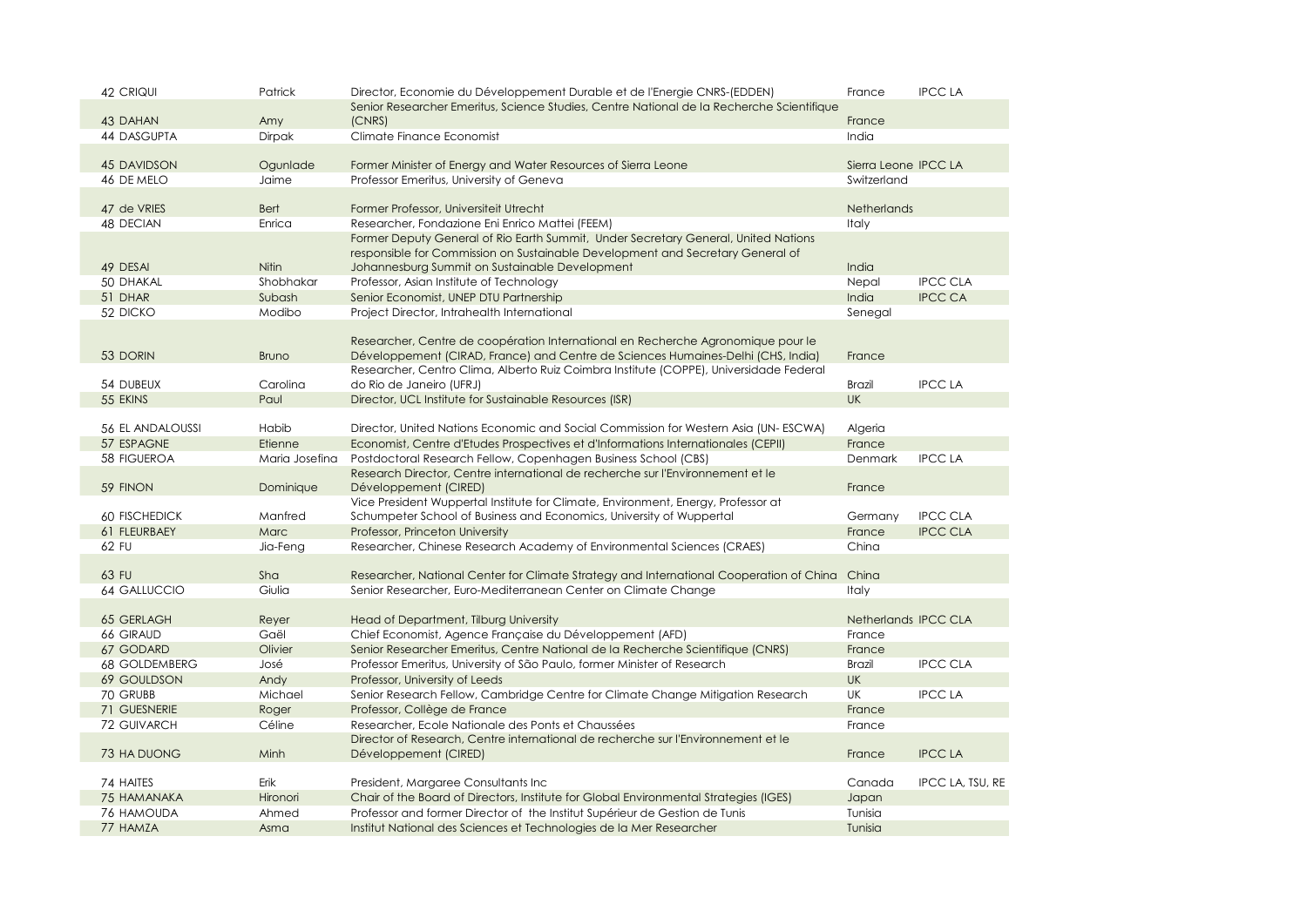| 78 HENRY           | Claude              | Professor, Columbia University                                                             | France              |                 |
|--------------------|---------------------|--------------------------------------------------------------------------------------------|---------------------|-----------------|
| <b>79 HO</b>       | Chin-Siong          | Professor/ Director Low Carbon Asia, Universiti Teknologi Malaysia (UTM)                   | Malaysia            |                 |
|                    |                     | Founding Partner, NewClimate Institute (Germany) Associate Professor, Wageningen           |                     |                 |
| 80 HÖHNE           | <b>Niklas</b>       | University (The Netherlands)                                                               | Germany             | <b>IPCC LA</b>  |
|                    |                     |                                                                                            |                     |                 |
|                    |                     | Research Director Emeritus, Centre international de recherche sur l'Environnement et le    |                     |                 |
| 81 HOURCADE        | <b>Jean Charles</b> | Développement (CIRED)                                                                      | France              | <b>IPCC CLA</b> |
|                    |                     |                                                                                            |                     |                 |
| 82 HUPPES          | Gjalt               | Associate Professor, Leiden University                                                     | <b>Netherlands</b>  |                 |
| <b>83 HUQ</b>      | Saleemul            | Senior fellow, International Institute for Environment and Development (IIED)              | Bangladesh IPCC LA  |                 |
| 84 ISHIKAWA        | Masanobu            | Professor, Kobe University                                                                 | Japan               |                 |
| 85 ISHIKAWA        | Tomoko              | Senior Policy Researcher, Institute for Global Environmental Strategies (IGES)             | Japan               |                 |
| 86 JACCARD         | Mark                | Professor, Simon Fraser University                                                         | Canada              | <b>IPCC LA</b>  |
|                    |                     | Senior Researcher, Energy Research Institute (ERI), National Development and Reform        |                     |                 |
| 87 JIANG           | Kejun               | Commission (NDRC)                                                                          | China               | <b>IPCC CLA</b> |
|                    |                     | Director, Centre for Climate Economics and Policy, Crawford School of Public Policy,       |                     |                 |
| 88 JOTZO           | Frank               | Australian National University                                                             | Australia           | <b>IPCC LA</b>  |
| 89 JOUMAN          | Boyd                | Senior Vice President, Iskandar Regional Development Authority                             | Malaysia            |                 |
| 90 JUNG            | Tae Yong            | Deputy Executive Director, IGS, Yonsei University                                          | Korea               |                 |
| 91 KAINUMA         | Mikiko              | Senior Research Advisor, Institute for Global Environmental Strategies (IGES)              | Japan               | <b>IPCC LA</b>  |
| 92 KAWAGUCHI       | Yoriko              | Former Minister for Foreign Affairs and Environment                                        | Japan               |                 |
| 93 KEDIA           | Shailly             | Fellow, The Energy and Resources Institute                                                 | India               |                 |
|                    |                     | Professor of Energy Economics and Sustainability, German Institute of Economic Research    |                     |                 |
| 94 KEMFERT         | Claudia             | (DIW) and Hertie School of Governance (HSoG)                                               | Germany             |                 |
|                    |                     | Professor, Alberto Ruiz Coimbra Institute (COPPE), Universidade Federal do Rio de Janeiro  |                     |                 |
| 95 KHAN RIBEIRO    | Suzanna             | (UFRJ)                                                                                     | <b>Brazil</b>       | <b>IPCCLA</b>   |
|                    |                     | Energy and Climate Change expert, Regional Centre Dakar, United Nations Development        |                     |                 |
| 96 KHENNAS         | Smail               | Programme (UNDP)                                                                           | Algeria             | <b>IPCC LA</b>  |
| 97 KOBAYASHI       | Hikaru              | Professor, Keio University                                                                 | Japan               |                 |
|                    |                     |                                                                                            |                     |                 |
| 98 KOBER           | Tom                 | Energy research Centre of the Netherlands (ECN)                                            | Netherlands IPCC ER |                 |
|                    |                     |                                                                                            |                     |                 |
| 99 KVERNDOKK       | Snorre              | Director, Frisch Centre/ Centre for Research on Environmentally friendly Energy (CREE)     | Norway              | <b>IPCC LA</b>  |
| <b>100 KYPREOS</b> | Socrates            | Former Group Leader of Energy Economics Group, Paul Scherrer Institut (PSI)                | Switzerland         |                 |
|                    |                     | Researcher, Italian National Agency for New Technologies, Energy and Sustainable           |                     |                 |
| 101 LA MOTTA       | Sergio              | Economic Development (ENEA)                                                                | Italy               |                 |
|                    |                     | Professor, Pesquisa e Planejamento Econômico (PPE)/ Alberto Ruiz Coimbra Institute         |                     |                 |
|                    |                     | (COPPE) /Universidade Federal do Rio de Janeiro (UFRJ), Coordinator, CentroClima and       |                     |                 |
| 102 LA ROVERE      | Emilio              | Laboratório Interdisciplinar de Meio Ambiente (LIMA)/COPPE/UFRJ                            | <b>Brazil</b>       | <b>IPCC LA</b>  |
| 103 LABIDI         | Moez                | Professor, Université de Monastir                                                          | Tunisia             |                 |
| 104 LAZARUS        | Michael             | Director of the Stockholm Environment Institute (SEI) U.S. Center                          | <b>USA</b>          |                 |
| 105 LECHTENBÖHMER  | Stefan              | Director Research Group, Wuppertal Institut, Adjunct Professor Lund University             | Germany             |                 |
|                    |                     | Director, Centre international de recherche sur l'Environnement et le                      |                     |                 |
| 106 LECOCQ         | Franck              | Développement (CIRED)                                                                      | France              | <b>IPCC LA</b>  |
| 107 LEFEVRE        | <b>Benoît</b>       | Senior Associate, World Resources Institute (WRI)                                          | France              | <b>IPCC LA</b>  |
| 108 LEGUET         | Benoît              | Managing Director, I4CE – Institute for Climate Economics                                  | France              |                 |
| 109 LEHTILÄ        | Antti               | Principal Scientist, VTT Technical Research Centre of Finland                              | Finland             |                 |
|                    |                     | Associate Professor, Sirindhorn International Institute of Technology (SIIT), THAMMASAT    |                     | Member, IPCC    |
| 110 LIMMEECHOKCHAI | <b>Bundit</b>       | University                                                                                 | <b>Thailand</b>     | TFI             |
|                    |                     | Distinguished Adjunct Faculty, Asian Institute of Technology (AIT) / Distinguished Fellow, |                     |                 |
| 111 LOHANI         | Bindu               | Institute for Global Environmental Strategies (IGES)                                       | Nepal               |                 |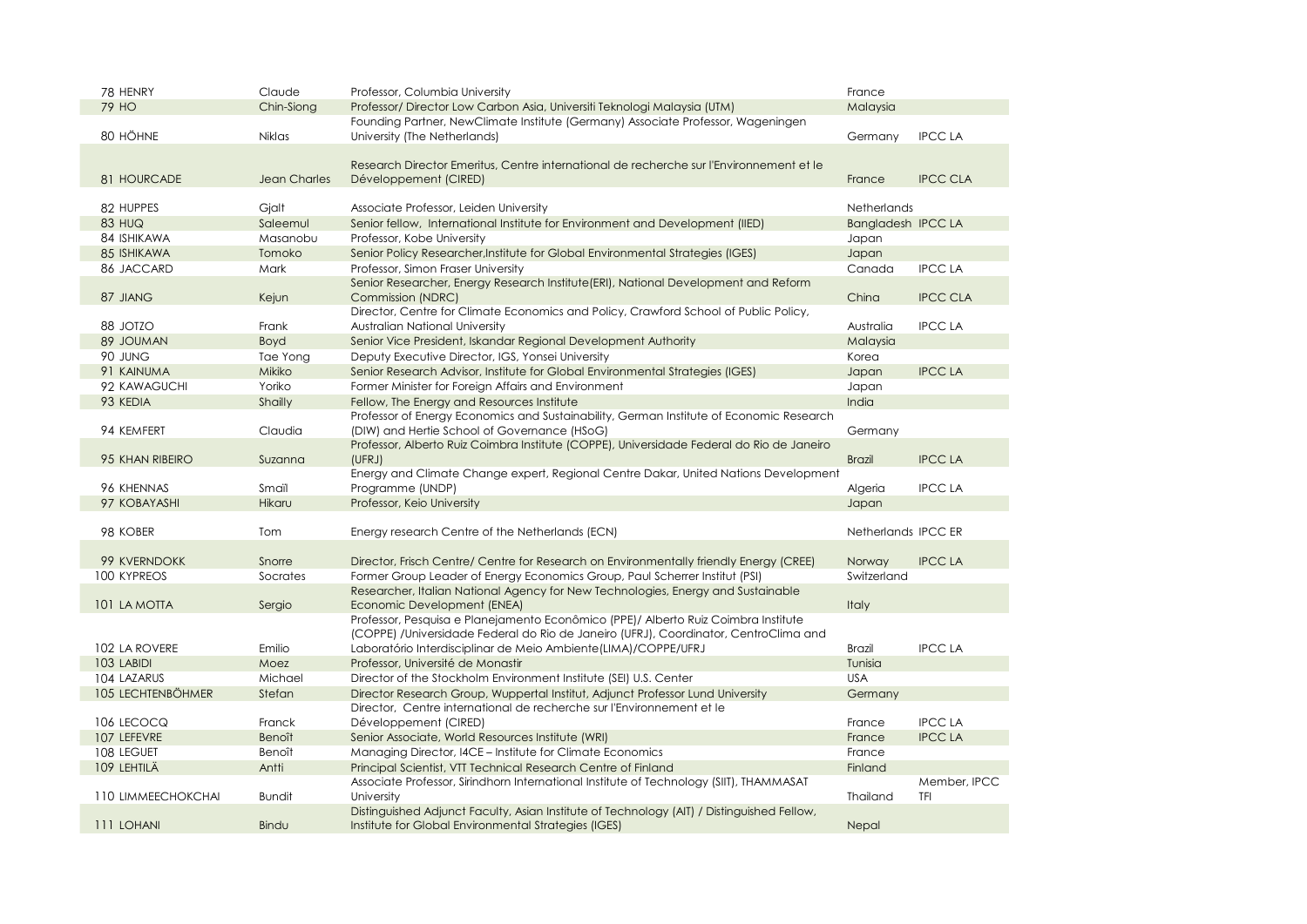|                     |                | Head of Department, Interuniversity Department of Regional and Urban Studies and                          |                        |                     |
|---------------------|----------------|-----------------------------------------------------------------------------------------------------------|------------------------|---------------------|
| 112 LOMBARDI        | Patrizia       | Planning                                                                                                  | <b>Italy</b>           |                     |
| 113 LOORBACH        | <b>Derk</b>    | Director, Dutch Research Institute for Transitions (DRIFT)                                                | <b>Netherlands</b>     |                     |
| 114 MABEY           | <b>Nick</b>    | Chief Executive and a founder director of Third Generation Environmentalism (E3G)                         | UK                     |                     |
| $115$ MA $\ddot{z}$ | Nadia          | Director, Centre de Mathématiques Appliquées (CMA) Ecole des Mines de Paris                               | France                 |                     |
| 116 MARKANDYA       | Anil           | Scientific Director, BC3 Basque Centre for Climate Change Research                                        | UK                     | <b>IPCC LA</b>      |
| 117 MASUI           | Toshihiko      | Head, Center for Social and Environmental Systems Research, NIES                                          | Japan                  |                     |
| 118 MATHY           | Sandrine       | Researcher, Université Pierre-Mendès-France (UPMF)-Centre National de la Recherche<br>Scientifique (CNRS) | France                 |                     |
|                     |                |                                                                                                           |                        |                     |
| 119 METZ            | <b>Bert</b>    | Fellow, European Climate Foundation                                                                       | Netherlands IPCC Chair |                     |
| 120 MINTZER         | Irving         | Professor, Johns Hopkins University                                                                       | <b>USA</b>             | <b>IPCC LA</b>      |
|                     |                | Director, Italian National Agency for New Technologies, Energy and Sustainable Economic                   |                        |                     |
| 121 MORABITO        | Roberto        | Development (ENEA) Department for Sustainability                                                          | Italy                  |                     |
| 122 MORGAN          | Granger        | Hamerschlag University Professor at Carnegie Mellon University                                            | <b>USA</b>             |                     |
| <b>123 MORI</b>     | Hideyuki       | President, Institute for Global Environmental Strategies (IGES)                                           | Japan                  |                     |
|                     |                | Chief Energy Specialist, Regional Integration and Trade (ONRI), African Development Bank                  |                        |                     |
| 124 MOULOT          | Jacques        | Group                                                                                                     | <b>Ivory Coast</b>     |                     |
| 125 MÜLLER          | Daniel Beat    | Professor, Norwegian University of Science and Technology (NTNU)                                          | Norway                 | <b>IPCC LA</b>      |
| 126 MULUGETTA       | Yacob          | Professor, University College London                                                                      | Ethiopia               | <b>IPCC LA</b>      |
|                     |                | Social-scientist, Centre international de recherche sur l'Environnement et le                             |                        |                     |
| 127 NADAÏ           | Alain          | Développement (CIRED)                                                                                     | France                 | <b>IPCC LA</b>      |
| 128 NAFO            | Seyni          | Negotiator on Climate Change                                                                              | Mali                   |                     |
|                     |                |                                                                                                           | Montenegr              |                     |
| 129 NAKICENOVIC     | <b>Nebojsa</b> | Deputy Director, International Institute for Applied Systems Analysis (IIASA)                             | $\circ$                | <b>IPCC LA CLA</b>  |
|                     |                | Professor, Chair for Energy and Climate Policy at Technical University Berlin, Head of                    |                        |                     |
| 130 NEUHOFF         | Karsten        | Department Climate Policy, German Institute for Economic Research (DIW Berlin)                            | Germany                | <b>IPCC CA</b>      |
|                     |                | Civil servant, Directorate of Renewable Energy, Ministry of Industry and                                  |                        |                     |
| <b>131 NGO TO</b>   | Nhien          | Trade                                                                                                     | Vietnam                |                     |
| 132 NGUYEN NGOC     | Anh            | Chief Economist, Development Policy research Center (DEPOCEN)                                             | Vietnam                |                     |
|                     |                | Acting Director, International Relations & Cooperation Department Power Generation                        |                        |                     |
| 133 NGUYEN THAN     | Nhan           | Corporation 3 (EVNGENCO 3)                                                                                | Vietnam                |                     |
| 134 NILSSON         | Lars J.        | Professor, Lund University                                                                                | Sweden                 | IPCC LA, CA, TS     |
| 135 NISHIOKA        | Shuzo          | Senior Research Advisor, Institute for Global Environmental Strategies (IGES)                             | Japan                  | <b>IPCC CLA, ER</b> |
| 136 NOBRE           | Carlos         | President, Coordenação de Aperfeiçoamento de Pessoal de Nível Superior (CAPES)                            | <b>Brazil</b>          | <b>IPCC LA</b>      |
| 137 NORDMANN        | Julia          | Research Fellow, Wuppertal Institut (WI)                                                                  | Germany                |                     |
|                     |                | University Research Associate, Adjunct Professor, Canadian Industrial Energy End-use Data                 |                        |                     |
|                     |                | and Analysis Centre (CIEEDAC), Energy and Materials Research Group (EMRG), School of                      |                        |                     |
| 138 NYBOER          | John           | Resource and Environmental Management, Simon Fraser University                                            | Canada                 | <b>IPCC LA</b>      |
|                     |                | Program Director, Ecosystems Services and Management, International Institute for                         |                        |                     |
| 139 OBERSTEINER     | Michael        | Applied Systems Analysis (IIASA)                                                                          | Austria                |                     |
| 140 OKEREKE         | Chukwumerije   | Associate Professor, Reading University                                                                   | Nigeria                |                     |
| 141 OLSSON          | Lennart        | Professor, Lund University                                                                                | Sweden                 | <b>IPCC CLA</b>     |
| 142 OSMAN           | Naïma          | Responsable du développement du secteur de l'agriculture biologique                                       | Tunisia                |                     |
|                     |                | Senior Researcher, Italian National Agency for New Technologies, Energy and Sustainable                   |                        |                     |
| 143 PALMA           | Daniela        | Economic Development (ENEA)                                                                               | <b>Italy</b>           |                     |
| 144 PANJESHAHI      | Hassan         | Professor, University of Tehran                                                                           | Iran                   |                     |
| 145 PARIKH          | Kirit          | Chairman, Integrated Research and Action for Development (IRADe)                                          | India                  | <b>IPCC LA</b>      |
| 146 PATT            | Anthony        | Professor, Swiss Federal Institute of Technology (ETH Zurich)                                             | Switzerland            |                     |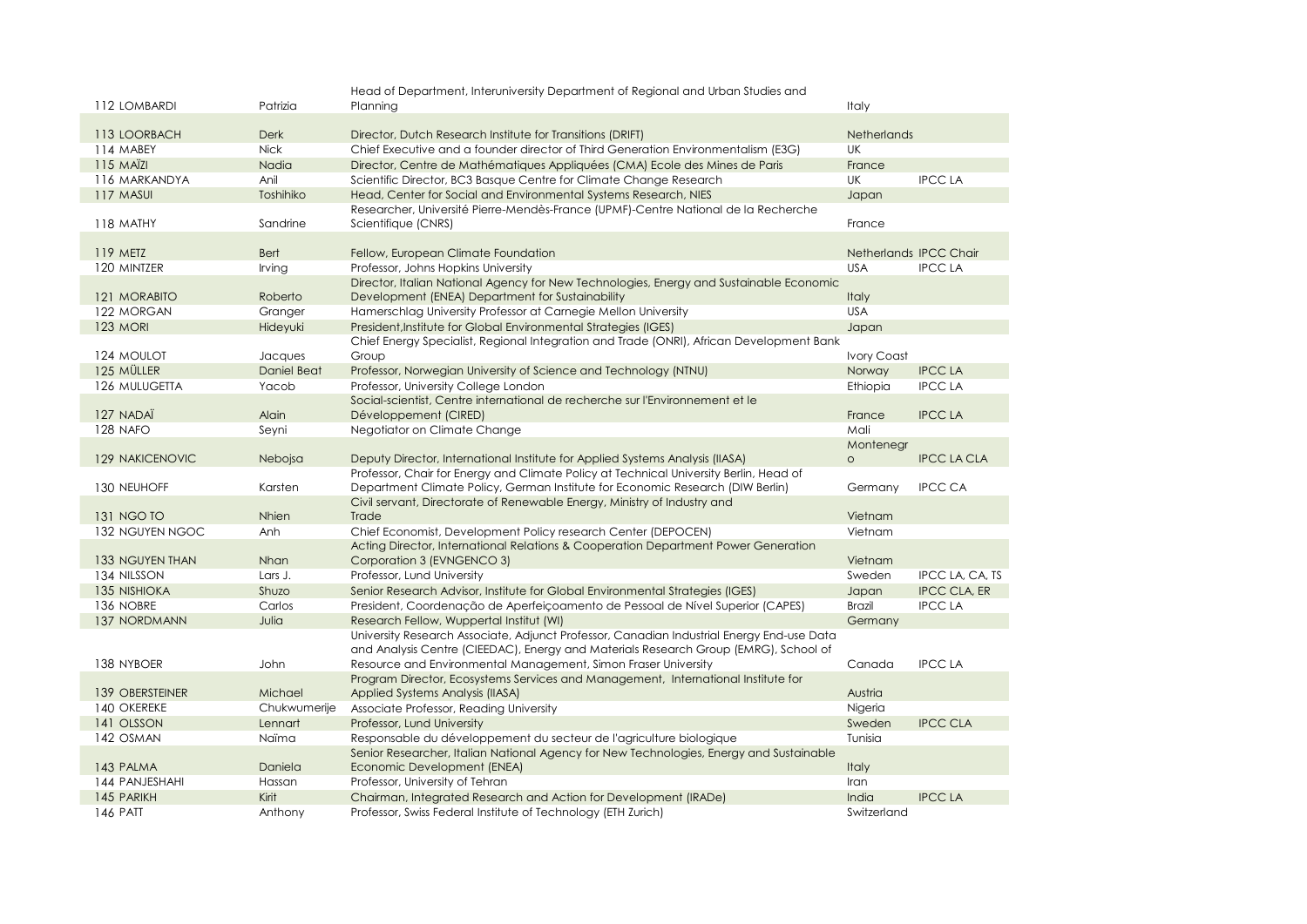| 147 PAUW            | Pieter       | Researcher, Deutsches Institut für Entwicklungspolitik (DIE)                                 | Netherlands IPCC CA |                     |
|---------------------|--------------|----------------------------------------------------------------------------------------------|---------------------|---------------------|
|                     |              | Director of Institutional Relations, Alberto Ruiz Coimbra Institute (COPPE), Executive       |                     |                     |
| 148 PINGUELLI ROSA  | Luiz         | Secretary of the Brazilian Forum on Climate Change                                           | <b>Brazil</b>       | <b>IPCC LA</b>      |
| 149 PISANI-FERRY    | Jean         | Professor, Hertie School of Governance, Berlin                                               | France              |                     |
| 150 POLLARD         | Simon        | Pro-Vice-Chancellor, Cranfield University                                                    | <b>UK</b>           |                     |
| 151 POPPE           | Marcelo      | Adviser, Centre for Strategic Studies and Management (CGEE)                                  | <b>Brazil</b>       |                     |
| 152 PYE             | Steve        | Senior Researcher, London's Global University (UCL)                                          | <b>UK</b>           |                     |
|                     |              | Director of Research, Centre international de recherche sur l'Environnement et le            |                     |                     |
| 153 QUIRION         | Philippe     | Développement (CIRED)                                                                        | France              |                     |
|                     |              | Advisor, Italian Ministry of Environmen, Professor, University LUISS Rome, Chair, OECD/WPEP, |                     |                     |
| 154 RAVAZZI         | Aldo         | Vice-President Green Budget Europe                                                           | Italy               |                     |
|                     |              |                                                                                              |                     |                     |
| 155 RIAHI           | Keywan       | Director of the Energy Program, International Institute for Applied Systems Analysis (IIASA) | Austria             | <b>IPCC LA</b>      |
| 156 RIBERA          | Teresa       | Director, Institut du Developpement Durable (IDDRI), former Minister                         | Spain               |                     |
| 157 RIVIERE         | Antoine      | <b>Business Development, Compte CO2</b>                                                      | France              |                     |
| 158 ROBINS          | <b>Nick</b>  | Co-Director, Inquiry into the Design of a Sustainable Financial System, UNEP                 | <b>UK</b>           |                     |
| 159 ROSENTHAL       | Erika        | Earthjustice                                                                                 | <b>USA</b>          |                     |
| 160 ROY             | Joyashree    | Professor, Jadavpur University                                                               | India               | <b>IPCC CLA</b>     |
|                     |              | Director, Center for Environmental and Natural Resource Economics, National Research         |                     |                     |
| 161 SAFONOV         | George V     | University - Higher School of Economics                                                      | Russia              |                     |
| 162 SALIM           | Emil         | Founder of the Indonesian Biodiversity Foundation, Indonesia                                 | Indonesia           |                     |
| 163 SCHAEFFER       | Roberto      | Professor, Universidade Federal do Rio de Janeiro                                            | <b>Brazil</b>       | <b>IPCC CLA</b>     |
| 164 SCHAFER         | Andreas W.   | Professor, University College London (UCL)                                                   | UK                  |                     |
| 165 SCHLEICHER      | Stefan       | Professor, University of Graz                                                                | Austria             |                     |
| 166 SCHNEIDEWIND    | Uwe          | President, Wuppertal Institut für Klima, Umwelt, Energie                                     | Germany             |                     |
| 167 SCHOCK          | Robert       | Senior Fellow, Center for Global Security Research                                           | <b>USA</b>          |                     |
|                     |              | Formerly International Institute for Applied Systems Analysis (IIASA) and currently an       |                     |                     |
| 168 SCHULZ          | <b>Niels</b> | independent consultant                                                                       | Germany             |                     |
| 169 SENHAJI         | Faouzi       | Professor, I.A.V. Hassan II, and President, GERERE                                           | Morocco             | <b>IPCC EG</b>      |
| 170 SEROA DA MOTTA  | Ronaldo      | Professor, Universidade do Estado do RIo de Janeiro                                          | <b>Brazil</b>       | <b>IPCC RE</b>      |
| 171 SHUKLA          | Pryadarshi   | Professor, Indian Institute of Management                                                    | India               | <b>IPCC CLA</b>     |
|                     |              | Professor, Massey University; Member, Scientific and Technical Advisory Panel of the         | New                 |                     |
| 172 SIMS            | Ralph        | Global Environment Facility (GEF)                                                            | <b>Zealand</b>      | <b>IPCC CLA, LA</b> |
| 173 SIRKIS          | Alfredo      | Executive Director, Centro Brasil no Clima (CBC)                                             | <b>Brazil</b>       |                     |
| 174 SKEA            | Jim.         | Professor, Imperial College London                                                           | UK                  | <b>IPCC CLA</b>     |
| 175 SOCOLOW         | Robert       | Professor, Princeton University                                                              | <b>USA</b>          |                     |
|                     |              |                                                                                              |                     | Former IPCC LA      |
| 176 SOKONA          | Youba        |                                                                                              | Mali                | <b>CO CHAIR</b>     |
|                     |              | Advisor on sustainable development                                                           | India               | <b>IPCC CLA</b>     |
| 177 SRIVASTAVA      | Leena        | Vice Chancellor, TERI University                                                             |                     |                     |
| 178 STERNER         | Thomas       | Professor, University of Gothenburg                                                          | Sweden              | <b>IPCC CLA, LA</b> |
| 179 SUEYOSHI        | Takejiro     | Special Adviser, UNEP Finance Initiative                                                     | Japan               |                     |
| 180 SUMI            | Akimasa      | President, National Institute for Environmental Studies                                      | Japan               |                     |
| 181 SWEENEY         | James        | Director, Precourt Energy Efficiency Center, Stanford University                             | <b>USA</b>          |                     |
| 182 TAKAMURA        | Yukari       | Professor, Nagoya University, Japan                                                          | Japan               |                     |
|                     |              | Director, United Nations University Institute for the Advanced Study of Sustainability (UNU- |                     |                     |
| 183 TAKEMOTO        | Kazuhiko     | [AS]                                                                                         | Japan               |                     |
| <b>184 TAKEUCHI</b> | Kazuhiko     | Professor, Tokyo University                                                                  | Japan               |                     |
|                     |              |                                                                                              |                     |                     |
| <b>185 TENG</b>     | Fei          | Associate professor, Institute of Energy, Environment and Economy, Tsinghua University       | China               |                     |